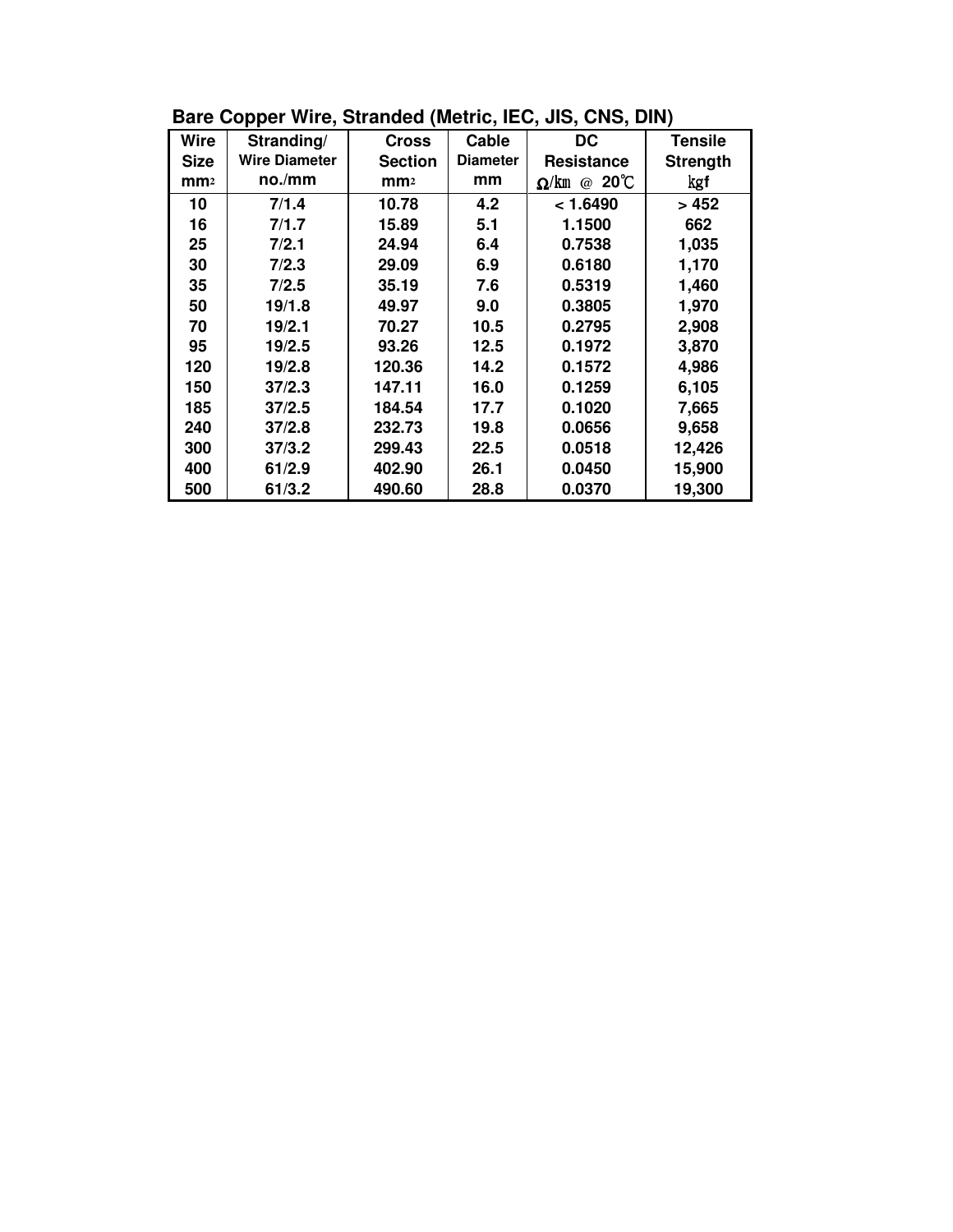| <b>Wire</b>    | <b>Cross</b>   | <b>Cross</b>    | No. of         | Cable           | D<br><b>DC</b>      | <b>Tensile</b>  |
|----------------|----------------|-----------------|----------------|-----------------|---------------------|-----------------|
| Code           | <b>Section</b> | <b>Section</b>  | <b>Strands</b> | <b>Diameter</b> | Resistance          | <b>Strength</b> |
|                | <b>MCM</b>     | mm <sub>2</sub> |                | mm              | $\Omega$ /km @ 20°C | kgf             |
| 10             | 10.38          | 5.261           | $\overline{7}$ | 2.95            | 3.478               | 223             |
| 9              | 13.09          | 6.632           | $\overline{7}$ | 3.30            | 2.757               | 280             |
| 8              | 16.51          | 8.368           | $\overline{7}$ | 3.70            | 2.186               | 352             |
| $\overline{7}$ | 20.82          | 10.55           | 7              | 4.20            | 1.734               | 443             |
| 6              | 26.25          | 13.30           | $\overline{7}$ | 4.70            | 1.375               | 557             |
| 5              | 33.10          | 16.77           | $\overline{7}$ | 5.25            | 1.090               | 699             |
| 4              | 41.74          | 21.15           | $\overline{7}$ | 5.90            | 0.8648              | 879             |
| 3              | 52.63          | 26.67           | 7              | 6.60            | 0.6857              | 1,104           |
| $\overline{2}$ | 66.37          | 33.63           | $\overline{7}$ | 7.40            | 0.5440              | 1,381           |
| 1              | 83.69          | 42.41           | 19             | 8.45            | 0.4311              | 1,769           |
| 1/0            | 105.5          | 53.48           | 19             | 9.45            | 0.3419              | 2,223           |
| 2/0            | 133.1          | 67.42           | 19             | 10.6            | 0.2712              | 2,790           |
| 3/0            | 167.8          | 85.03           | 19             | 11.9            | 0.2151              | 3,492           |
| 4/0            | 211.6          | 107.2           | 19             | 13.4            | 0.1706              | 4,362           |
| 250 мсм        |                | 126.6           | 37             | 14.6            | 0.1443              | 5,244           |
| <b>300 мсм</b> |                | 152.0           | 37             | 16.0            | 0.1203              | 6,291           |
| 350 мсм        |                | 175.4           | 37             | 17.3            | 0.1031              | 7,285           |
| 400 мсм        |                | 202.7           | 37             | 18.5            | 0.09002             | 8,310           |
| 500 мсм        |                | 253.4           | 37             | 20.7            | 0.07218             | 10,210          |
| 750 мсм        |                | 380.0           | 61             | 25.4            | 0.04818             | 15,460          |
| 1000 мсм       |                | 506.7           | 61             | 29.3            | 0.03609             | 20,430          |
| 1250 мсм       |                | 633.4           | 91             | 32.7            | 0.02887             | 25,530          |
| 1500 мсм       |                | 760.0           | 91             | 35.9            | 0.02406             | 30,640          |
| 1750 мсм       |                | 886.4           | 127            | 38.8            | 0.02062             | 35,740          |
| 2000 мсм       |                | 1,014           | 127            | 41.5            | 0.01805             | 40,850          |

**Bare Copper Wire, Stranded (AWG, American Wire Gauge)**

Note: **MCM** =1,000cm;1cm=0.0005067mm**²,**or 1mm**²**=1973.5cm/2 **MCM**